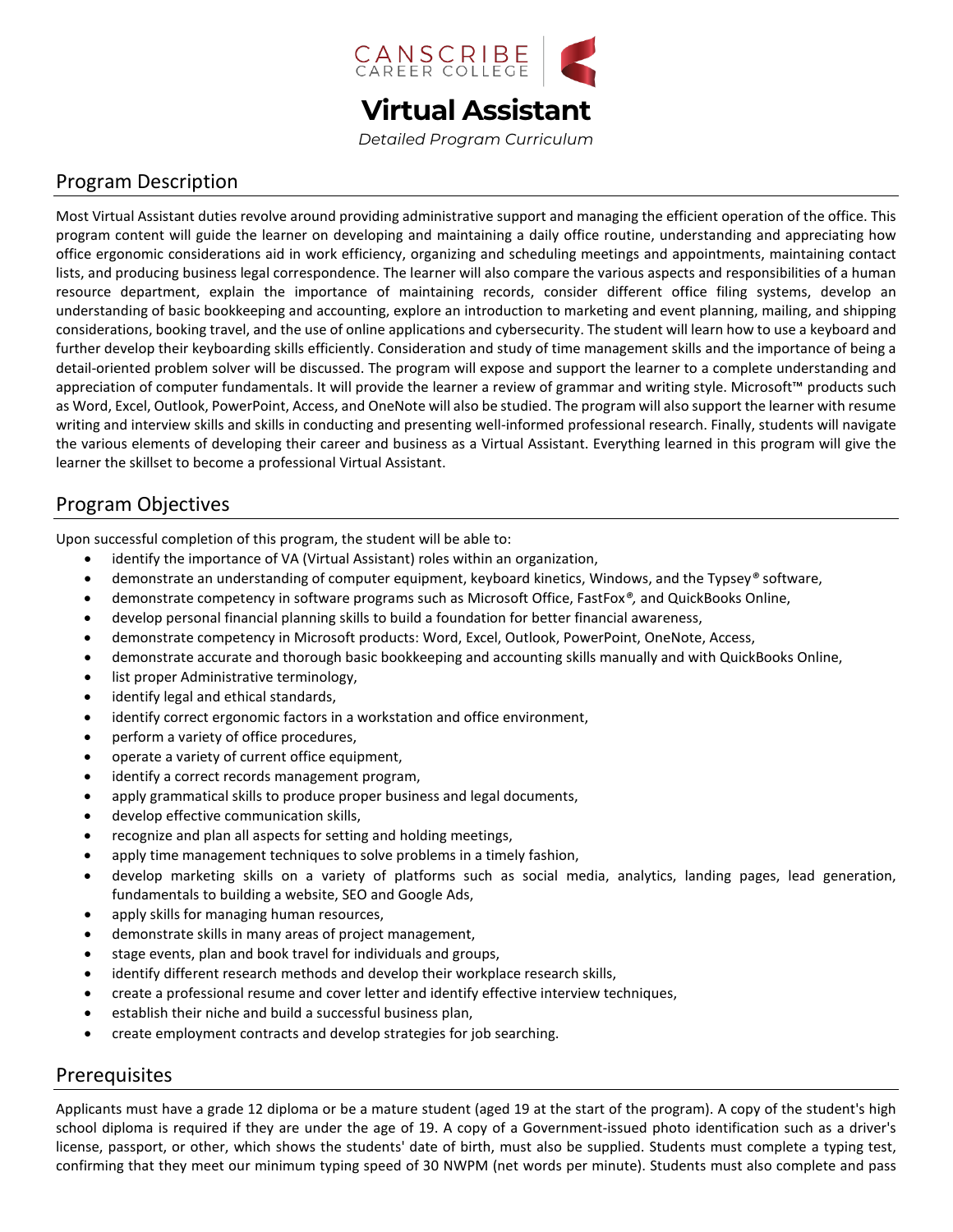the *English & Grammar test* with at least 85%. All distance learning students must complete a *Distance Learning Assessment.* Students must have a computer with Internet access (high speed is recommended). Computer specifications are listed below.

## Teaching Methods

Students will complete the program individually, self-paced, and in-class or online. Students will be provided with support from our instructor, student services, and IT departments via email, phone, or live chat. All instructors and educational assistants employed by CanScribe Career College are highly qualified and bring a wealth of knowledge and experience. They are dedicated to assisting every student through the program.

## Required Textbooks, Reference Materials, and External Programs

Students are responsible for and must purchase the 4th Edition of *The Administrative Professional: Technology and Procedures* by Dianne S. Rankin, Kellie A. Schumack, and Eva Turczyniak. This textbook is referenced throughout the program, and quizzes and tests have been created based on this textbook. Print or e-text versions are available through Amazon or VitalSource.

MindTap is a mandatory supplemental resource to the textbook. MindTap is a supportive study tool that includes the e-textbook, flashcards, quizzes, and assignments. Some assignments will be graded and applied to a percentage of the student's final grade. Students may be tested on assigned MindTap activities, whether graded or not. Students must purchase MindTap at the time of textbook purchase to receive the designated discount.

Typsey is a mandatory, external program that you will gain access to in the Computer Fundamentals course. This program will help you develop your typing skills and increase your speed and accuracy. You will have a one-year license to the program. A Typsey license is included in your tuition fee. Typsey is compatible with both Windows and Mac computers.

Enriched Academy is an external platform to which you will have portal access during school and post-graduation. You will be provided with a link and log in information when you begin the *Personal Financial Planning* course.

Students will be provided with a QuickBooks Online course and will be required to use QuickBooks Online. Instructions will be given on how and when students need to access the program.

Students are required to have the Microsoft Office suite installed on their program prior to enrollment. There are multiple mandatory assignments throughout the program that will require the use of the Office suite.

*FastFox®* is a text expander software program that organizes frequently used text snippets in customizable categories for quick access, saving students hours of typing. A *FastFox®* license is included in your tuition fee. *FastFox®* is compatible with both Windows and Mac computers.

### Computer Requirements

A computer is required for the entire program. Computer requirements are as follows:

- Access to high-speed internet.
	- o Minimum download speed of 15 megabits per second.
	- o Minimum upload speed of 5 megabits per second.
- A minimum of 8 gigabytes of RAM (Random Access Memory).
- For Windows Operating Systems:
- o Windows 10 or newer
	- o Google Chrome or Firefox
- For Mac:
	- o Mac OS X Yosemite or newer
	- o Google Chrome, Firefox, or Safari

### Method of Evaluation

#### 1. **Course Tests 25 (%)**

Students are encouraged to meet the benchmark score of 90% on all course tests. Course tests are weighted equally, combined, and averaged for a final grade.

2. **Midterm Exam 25 (%)** The midterm exam is cumulative from the beginning of the program. It includes questions relating to all courses before the midterm. Students are encouraged to meet the benchmark score of 90% on the midterm exam.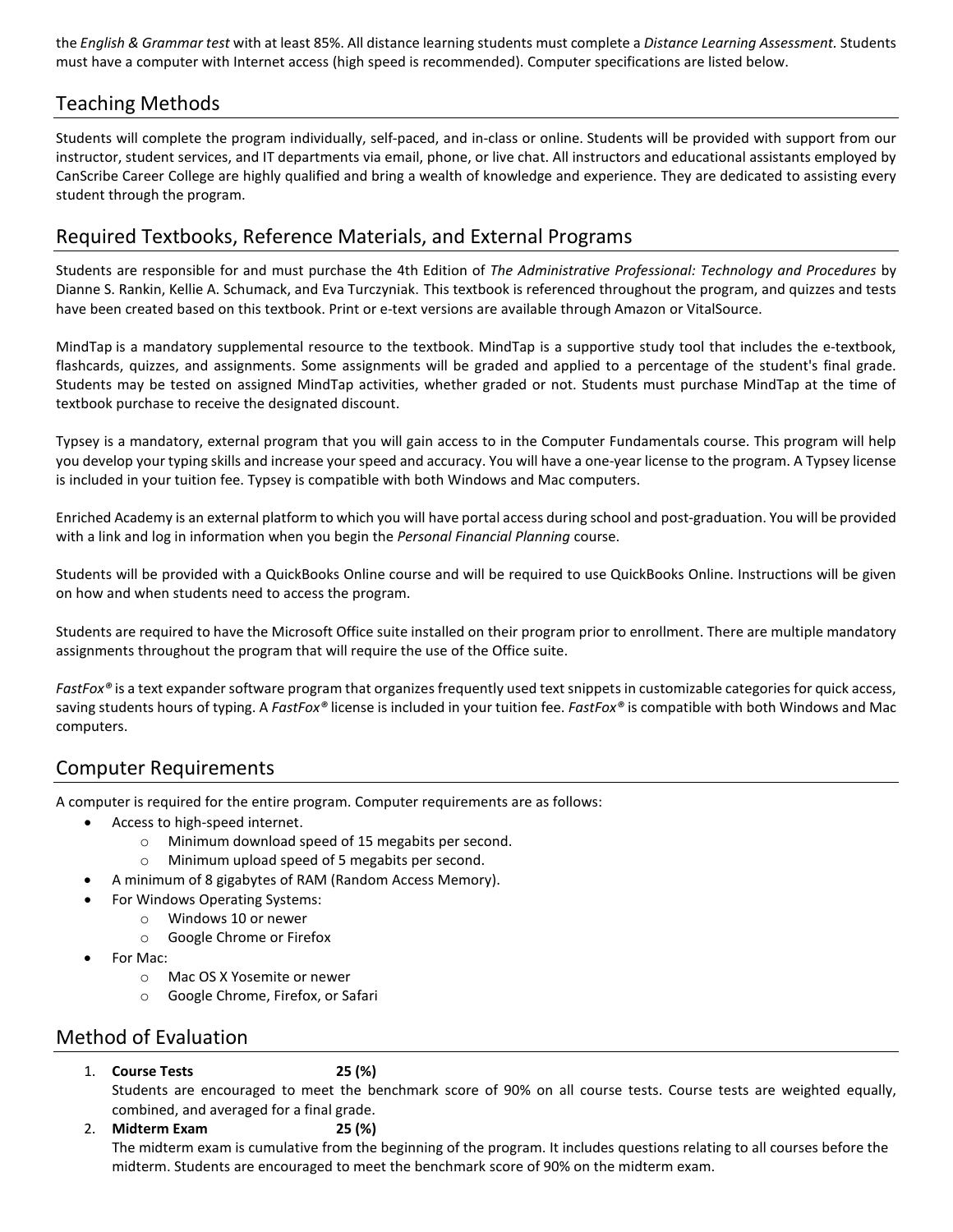#### 3. **Simulated Employment Interview 5 (%)**

The simulated interview is comprised of a cover letter and resume submission for a fictional job and a virtual interview based on the same position. Students must submit an edited version of their cover letter and resume and then make an appointment with an instructor for the virtual interview. The Cover Letter and Resume submissions are worth 40% of the total grade, and the Simulated Interview is worth 60% of the total grade.

# 4. **MindTap 5 (%)**

Students will be directed to MindTap activities throughout the program. Students will work through critical thinking activities that apply to the content of the courses. Specific assignments will be identified as graded at the end of each course prior to the course test.

## 5. **Final Exam 40 (%)**

The final exam is cumulative from the beginning of the program. The final exam will be comprised of questions from every course of the program.

**TOTAL 100%**

### Academic Honesty

CanScribe Career College is committed to the highest standards of academic integrity and honesty. Students are urged to avoid any behavior which could potentially result in suspicions of cheating, plagiarism, misrepresentation of facts and/or participation in an offence. Academic dishonesty is a serious offence and can result in suspension or dismissal from the program. Please see further details under the **Appropriate Conduct/Dismissal Policy** section in the CanScribe Student Handbook.

### Graduation Requirements

To meet the **graduation requirement** for the Virtual Assistant program, the student must have achieved a grade of C- (55% or higher) to pass. The following table denotes CanScribe's Final Grade Percentages:

| A+ | $98 - 100%$ | Dean's List        |
|----|-------------|--------------------|
| А  | $95 - 97%$  | <b>High Honors</b> |
| А- | $90 - 94%$  | Honors             |
| B+ | $85 - 89%$  | Merit              |
| В  | $80 - 84%$  |                    |

| в-    | $75 - 79%$ |  |
|-------|------------|--|
| $C+$  | $70 - 74%$ |  |
| C.    | $65 - 69%$ |  |
| $C -$ | $55 - 59%$ |  |
| F     | $0 - 54%$  |  |

Upon registration, the student has access to an online grade book in their account. This tool is for the student to access grades throughout the program.

### Timeline

Upon registration, each student is provided with a personalized timeline, including completion dates, to guide and assist with the program's time management. Students proceed at their own pace and are required to complete the program in 6 months (182 days). An example of the basic timeline is as follows:

| <b>Virtual Assistant Program Timeline</b> |                                            |                                                              |  |
|-------------------------------------------|--------------------------------------------|--------------------------------------------------------------|--|
| <b>Course</b>                             | <b>Estimated # of</b><br>hours to complete | <b>Estimated # of days to complete</b><br>(7-day study week) |  |
| <b>Introduction</b>                       | 3                                          |                                                              |  |
| <b>Computer Fundamentals</b>              | 60                                         | 21                                                           |  |
| <b>Personal Financial Planning</b>        | 25                                         | 9                                                            |  |
| <b>Microsoft Word</b>                     | 30                                         | 11                                                           |  |
| <b>Microsoft Excel</b>                    | 40                                         | 14                                                           |  |
| <b>Microsoft Outlook</b>                  | 21                                         | 7                                                            |  |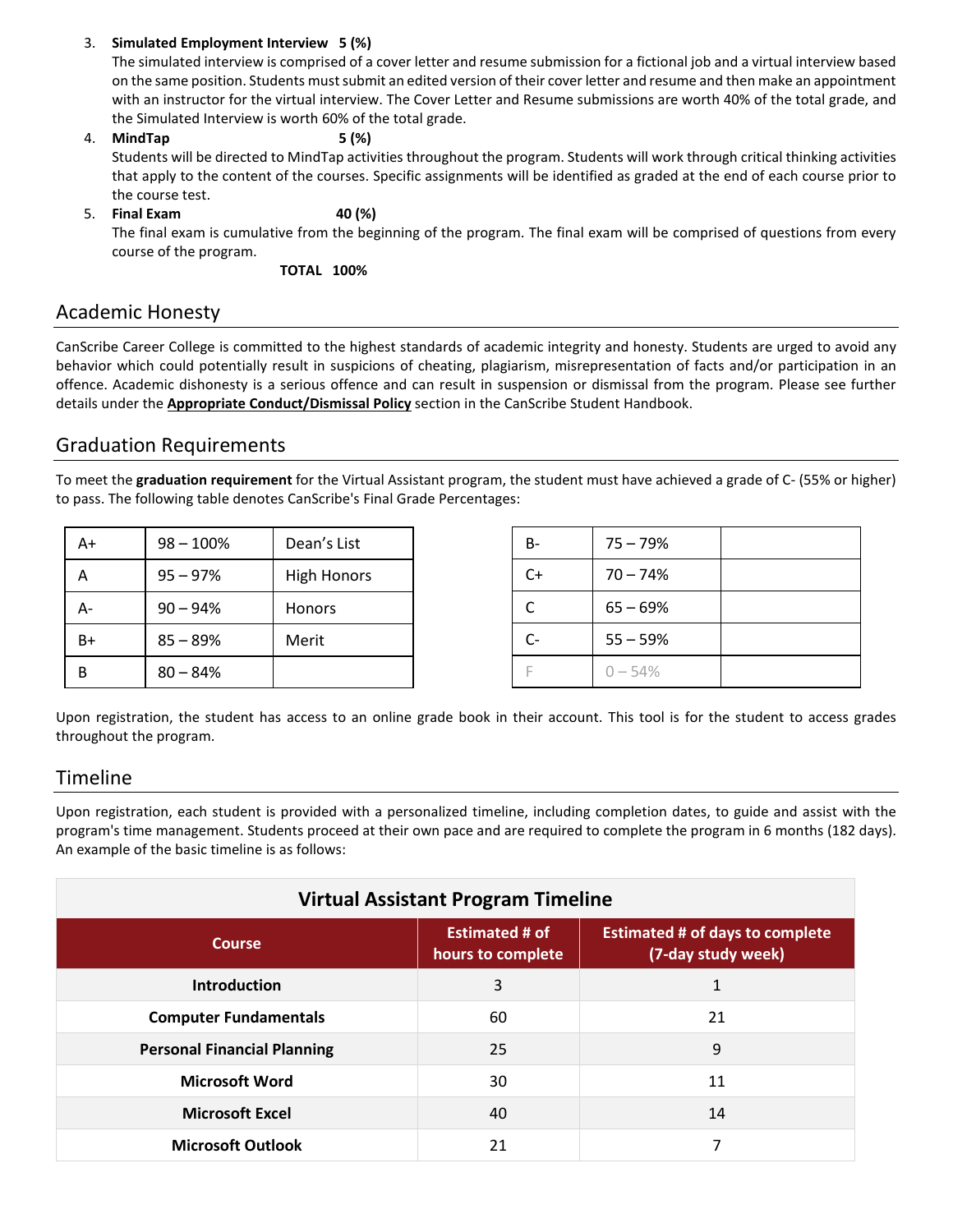| <b>Microsoft PowerPoint</b>                                      | 26                 | 9              |
|------------------------------------------------------------------|--------------------|----------------|
| <b>Microsoft OneNote</b>                                         | 10                 | 4              |
| <b>Microsoft Access</b>                                          | 12                 | $\overline{4}$ |
|                                                                  | <b>Milestone 1</b> |                |
| <b>Accounting and Bookkeeping</b>                                | 68                 | 24             |
| <b>QuickBooks Online</b>                                         | 10                 | $\overline{4}$ |
| <b>Understanding the Administrative Field</b>                    | 15                 | 5              |
| <b>Office Routines and Ergonomics Principles</b>                 | 25                 | 9              |
|                                                                  | <b>Milestone 2</b> |                |
| <b>Midterm Exam</b>                                              | $\overline{4}$     | $\mathbf{1}$   |
| <b>Business Writing and Legal Documents</b>                      | 54                 | 19             |
| <b>Effective Communication, Meetings, and Time</b><br>Management | 25                 | 9              |
| <b>Marketing</b>                                                 | 10                 | $\overline{4}$ |
| <b>Human Resources</b>                                           | 16                 | 6              |
| <b>Project Management</b>                                        | 10                 | $\overline{4}$ |
| <b>Event Planning and Travel Management</b>                      | 20                 | $\overline{7}$ |
| <b>Research</b>                                                  | 10                 | 4              |
| <b>Career and Business Development</b>                           | 25                 | 9              |
| <b>Milestone 3</b>                                               |                    |                |
| <b>Final Exam</b>                                                | 6                  | $\overline{2}$ |
| <b>Total</b>                                                     | 525                | 184            |

### Extensions

Students may be able to extend their program by purchasing extensions as long as they have not been dismissed or withdrawn from the program. Eligible students are able to purchase 1-month (\$150.00) and 3-month extension blocks (\$350.00). Extensions are always retroactive to the student's latest contract (or amended contract) end date. Extensions are not eligible for T2202 tax receipts.

## Referral Rewards

Referral rewards will be paid to referring party for a student's enrollment, as long as the enrolment meets specific criteria. The referrer must be noted on the student contract before the program start date. Referral rewards will be paid to the referee once the student has completed 50% of their program. The referral reward is \$100.00 for the Virtual Assistant Program.

### Milestones

Milestones occur three times throughout the program and are triggered when the student reaches a specific point in the program. The student is encouraged to complete a short milestone survey, which is then reviewed by an instructional team member. Contact is initiated by the instructor to see how the student is doing, answer any questions or concerns, and ensure the student is making good progress through the program. If the survey is not completed by the student, contact with the student is still made by the instructors. Students are encouraged to contact the instructors at any time throughout the program when they need assistance.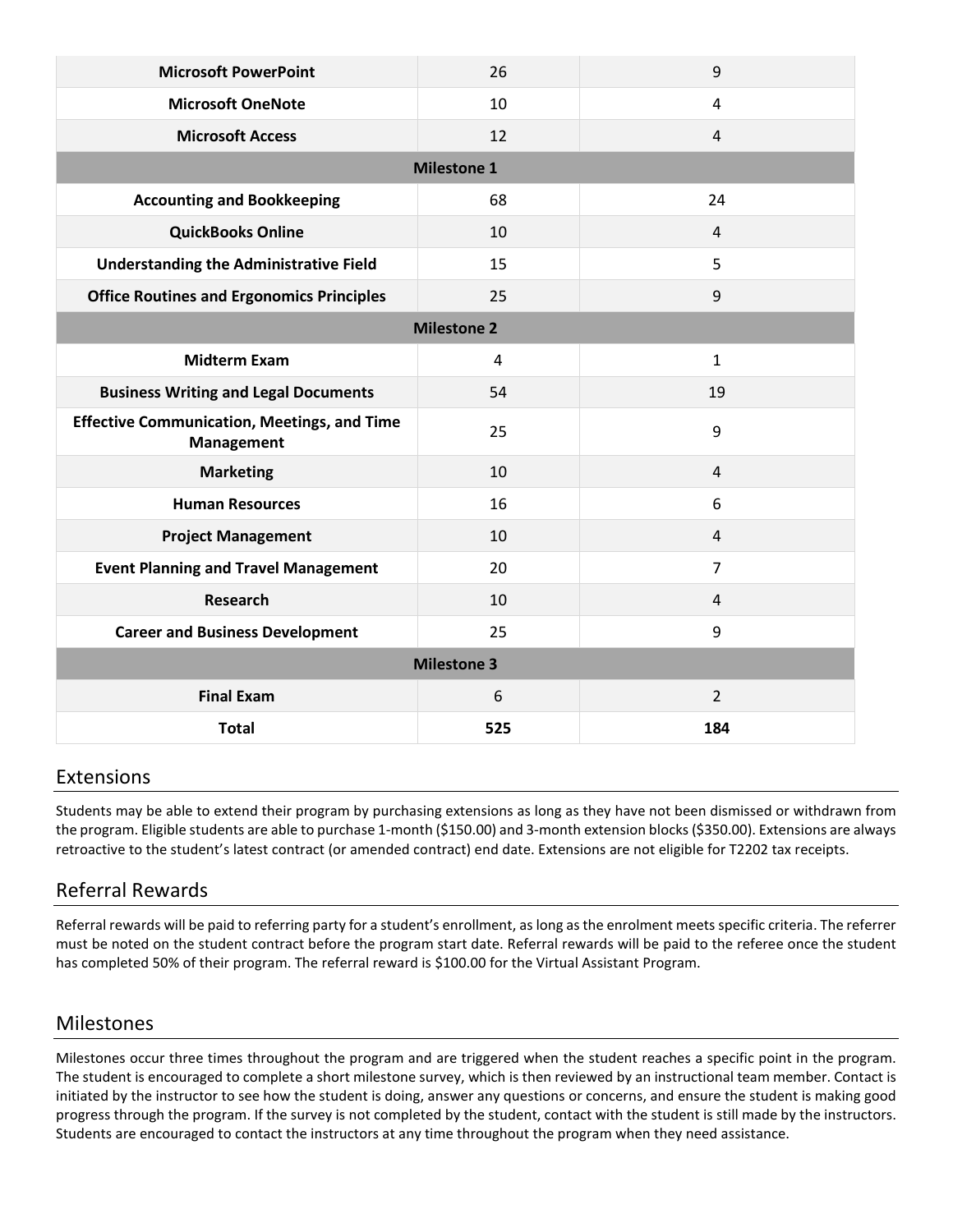## Program Outline

### Introduction

#### **Prerequisites**: None

**Teaching Method**: Online, self-directed learning through LMS using written content, videos, quizzes, and activities. Instructional assistance available when required via email, phone, or live chat.

#### **Length:** 3 hours

#### **Method of Evaluation**: No evaluative content for this course.

**Learning Objectives:** In this course, the student will be exposed to the overall program objectives and learning outcomes. They will identify the importance of the Virtual Assistant roles in an organization. This course also explains the difference between Administrative and Virtual Assistant. It provides a career outlook for Administrative and Virtual Assistants. Students are introduced to and will review their program textbook: *The Administrative Professional: Technology and Procedures*.

**Course Materials**: *The Administrative Professional: Technology and Procedures* by Dianne S. Rankin, Kellie A. Schumack, and Eva Turczyniak textbook.

**Completion Requirement**: View all course material, purchase textbook.

#### **Course Outline**:

1.0 Administrative Professional Introduction

#### Computer Fundamentals

#### **Prerequisites**: Introduction

**Teaching Method**: Online, self-directed learning through LMS using written content, videos, quizzes, and activities. Instructional assistance available when required via email, phone, or live chat.

#### **Length:** 60 hours

**Method of Evaluation**: MindTap activity (10% of 5% of the student's final grade), Computer Fundamentals course test (7.14% of 25% of the student's final grade), completion of Typsey.

**Learning Objectives:** In this course, the student will perform basic computer skills, demonstrate ergonomic keyboarding techniques, and increase their typing speed and accuracy. The student will be able to name basic computer components and technology, explain the use of hardware, software, peripherals, and wireless technology; use the internet as a resource; and use various methods for data storage and networking. Additionally, students will accurately keyboard audio to text documents. Further, the student will identify proper proofreading and editing practices, use a text expander program, set up text expansion and identify all the different applications. The student will also use hotkeys and utilize features of FastFox. Students will be able to identify and explain security risks and antivirus protection software. Upon completion of this course, students will be able to define email, name the parts of an email and distinguish business email guidelines.

**Course Materials**: *The Administrative Professional: Technology and Procedures* by Dianne S. Rankin, Kellie A. Schumack, and Eva Turczyniak textbook, Cengage MindTap, FastFox.

**Completion Requirement**: View all course material, attempt MindTap activity, attempt course test.

#### **Course Outline**:

- 1.0 Keyboarding Techniques
- 2.0 Text Expanders
- 3.0 Basic Computer Components and Terminology
- 1.0 Online Applications and Cyber Security
- 2.0 Audio Transcription
- 3.0 Windows 10 Level 1
- 4.0 Windows 10 Level 2
- 5.0 Windows 10 Level 3
- 6.0 Windows 10 Level 4
- 7.0 Computer Fundamentals Course Test

#### Personal Financial Planning

#### **Prerequisites**: Computer Fundamentals

**Teaching Method**: Online, self-directed learning through LMS using written content, videos, quizzes, and activities. Instructional assistance available when required via email, phone, or live chat.

**Length**: 25 hrs

**Method of Evaluation:** There is no evaluative method for this course.

**Learning Objectives:** In this course, the student will develop their knowledge and personal financial planning skills. This includes assessing the value of money and creating a clear foundation for better financial awareness. Students will identify what credit and credit history are and how it is built and managed. Further, students will analyze student loans before and after graduation, budgeting, and managing their payments. Students will be able to explain the stock market and how to apply investing skills. Students will define various savings practices, such as the TFSA (Tax-Free Savings Account) and RRSP (Registered Retirement Savings Plan), and how-to setup and handle them successfully. Students will identify real estate investment and the industry of financial advisors. This course will guide the student in mastering their career and protect their personal brand.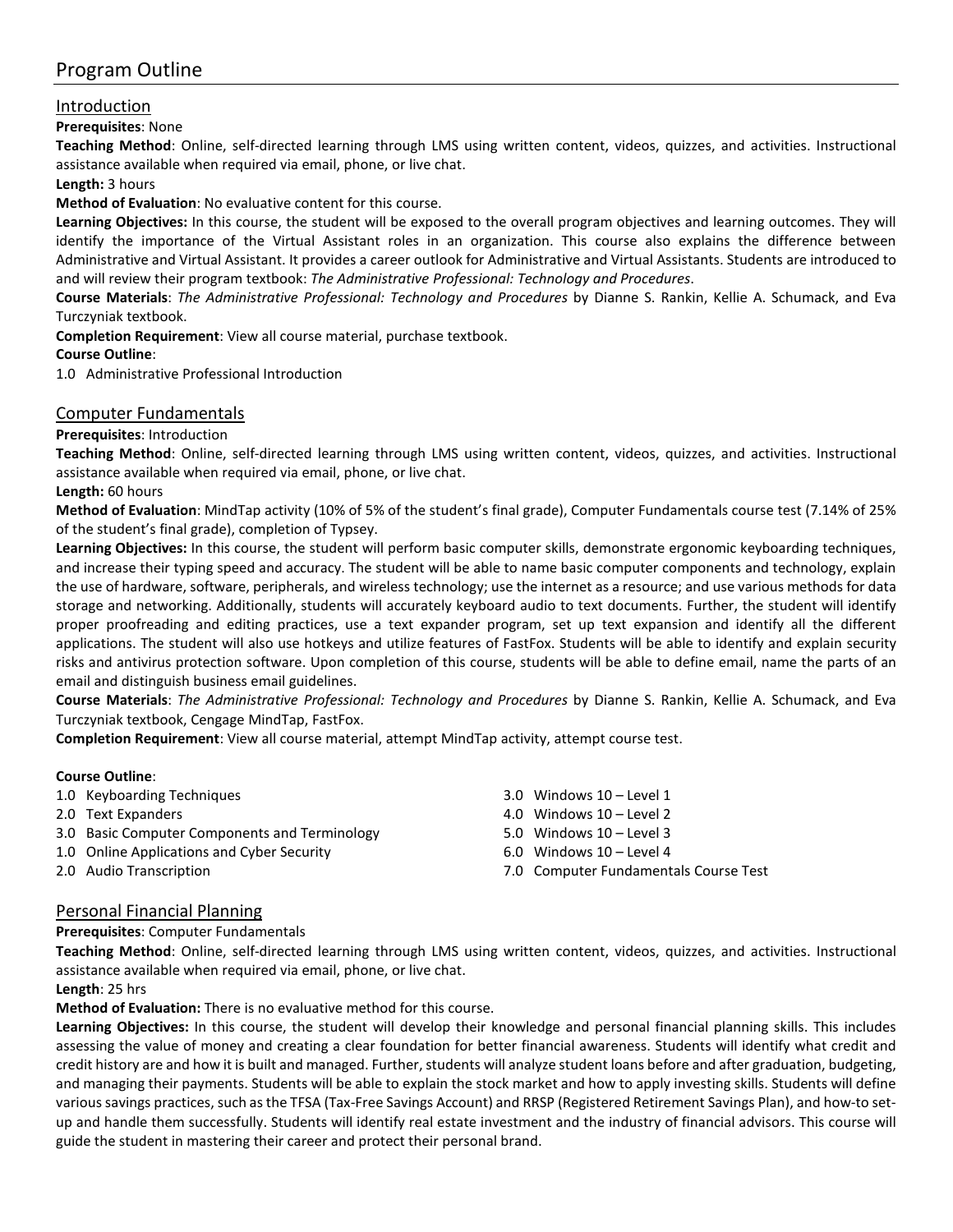**Course Materials**: Access to Enriched Academy, Cengage MindTap, *The Administrative Professional: Technology and Procedures* by Dianne S. Rankin, Kellie A. Schumack, and Eva Turczyniak textbook. **Completion Requirement**: Students must attempt all chapter tests.

| 1.0 Money Myths                               | 8.0 Investment Properties             |
|-----------------------------------------------|---------------------------------------|
| 2.0 Understanding Credit                      | 9.0 Retirement Planning               |
| 3.0 How to Manage Student Loans               | 10.0 The Industry of Financial Advice |
| 4.0 Where Are You Today?                      | 11.0 Career Mastery                   |
| 5.0 Beginner's Stock Market Investing Systems | 12.0 Leveraging Equity                |
| 6.0 Advanced Stock Market Investing Systems   | 13.0 Private Lending                  |
| 7.0 TFSA vs. RRSP                             |                                       |

### Microsoft Office

**Teaching Method**: Online, self-directed learning through LMS using written content, videos, quizzes, and activities. Instructional assistance available when required via email, phone, or live chat.

**Method of Evaluation**: Microsoft Office course test (7.14% of the 25% of the student's final grade).

**Length**: 139 hours

**Learning Objectives**: In this course, students will learn about the functionalities of the Microsoft Office applications Word, Excel, Outlook, PowerPoint, OneNote, and Access Database.

**Course Materials**: No additional materials are required for this course.

**Completion Requirement**: Students must attempt the Microsoft Office course test.

#### **Microsoft Word**

**Prerequisites**: Personal Financial Planning

**Length:** 30 hours

**Learning Objective:** The purpose of this course is to demonstrate the available features in Microsoft Word, such as copy and paste, find and replace, and how to format documents. Students will identify Word features to produce a professionally edited document. Upon completing this course, the student will be able to apply simple formatting to documents, create lists, change margins, paper size, and document orientation. The student will also be able to proofread and edit documents using the Spelling and Grammar check features. Students will practice word expander technology using AutoCorrect.

#### **Course Outline**:

1.0 Level 1 - Introduction and Basics

- 2.0 Level 2 Importing, Navigation, and Formatting
- 3.0 Level 3 Paragraphs and Page Layout
- **Microsoft Excel**

**Prerequisites**: Microsoft Word **Length:** 40 hours

4.0 Level 4 – Managing Documents 5.0 Level 5 – Tables and References

- 
- 6.0 Level 6 Objects and Printing

**Learning Objective:** This course is an introduction to Microsoft Excel. The student will describe an electronic spreadsheet, the Excel program, what it can do, identify elements within the program, and explain basic terminology. Upon completing this course, the student will demonstrate skills using Microsoft Excel as an electronic spreadsheet.

#### **Course Outline**:

- 1.0 Level 1 Introduction and Basics
- 2.0 Level 2 Cells and Worksheets
- 3.0 Level 3 Views and Layout
- 4.0 Level 4 Formatting and Proofing
- 5.0 Level 5 Formulas and Functions
- 6.0 Level 6 Presenting Data Visually
- 7.0 Level 7 Sharing and Validating Data
- 8.0 Expert Level 1 Advanced Charting and Data Analysis
- 9.0 Expert Level 2 Advanced Functions, Tracking and Auditing
- 10.0 Expert Level 3 Advanced Formulas, Macros and External Data

**Microsoft Outlook**

**Prerequisites**: Microsoft Excel **Length**: 21 hours

**Learning Objective:** This course teaches the student how to use Microsoft Outlook and how to use ribbons, quick access toolbar, and navigation pane. The student will demonstrate how to address, compose, read, reply, forward, and format email messages. Upon completing this course, the student will be able to use the features in their email program.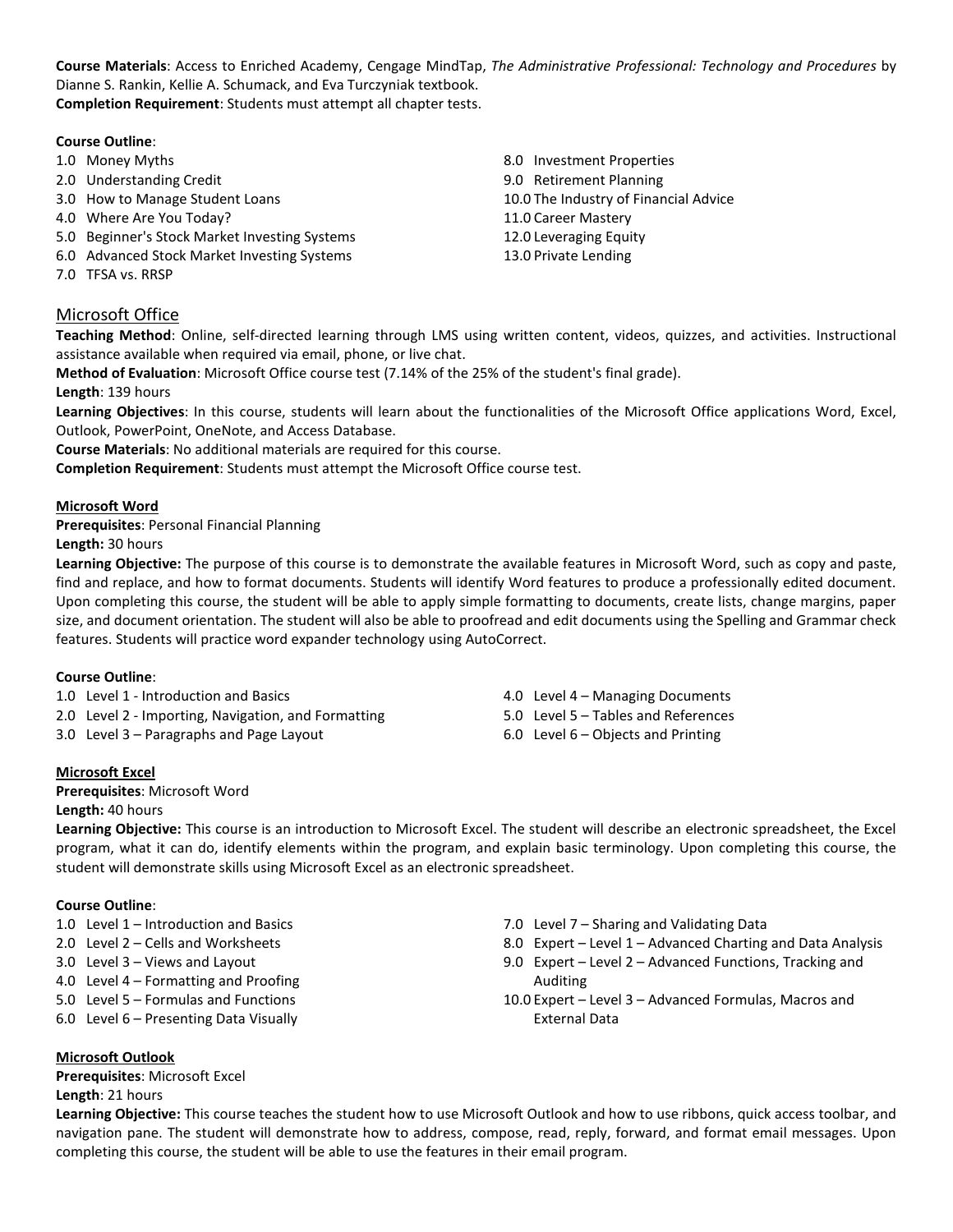#### **Course Outline:**

1.0 Level 1 – Introduction and Basics

- 2.0 Level 2 Message and Formatting
- 3.0 Level 3 Managing Messages and Contacts

#### **Microsoft PowerPoint**

**Prerequisites**: Microsoft Outlook **Length**: 26 hours

**Learning Objective:** In this section, the student will be able to explain how to create and manage presentations. They will identify how to insert and format slide content, graphics, and multimedia. Also covered, will be instructions on how to incorporate tables and graphs. The student will quantify how to deliver, share, and manage multiple presentations.

#### **Course Outline**:

1.0 Level 1 – Introduction and Basics 2.0 Level 2 – Creating Presentations

3.0 Level 3 – Slide Content

- 4.0 Level 4 Graphics and Multimedia
- 5.0 Level 5 Charts and Animations
- 6.0 Level 6 Reviewing and Presenting

**Microsoft OneNote Prerequisites**: Microsoft PowerPoint

#### **Length**: 10 hours

**Learning Objective:** In this course, the student will demonstrate how to use Microsoft OneNote to create and enhance various notebooks and how to collaborate effectively on group projects and customize them to meet varying needs and improve productivity.

#### **Course Outline**:

1.0 Level 1 – Notebooks, Views, Layouts and Options 2.0 Level 2 – Sections, Tags, History and Searching

3.0 Level 3 – Adding Content, Links and Sharing

#### **Microsoft Access Database**

**Prerequisites**: Microsoft OneNote

#### **Length:** 12 Hours

**Learning Objective:** In this course, the student will demonstrate how to use Microsoft Access to create a database solution that will track information, generate reports, analyze data, and streamline the data entry process. The student will also review various techniques for ensuring good database design and for preserving data integrity.

#### **Course Outline**:

| 1.0 Level $1$ – Introduction and Basics |     | 5.0 Level 5 – Designing Reports |
|-----------------------------------------|-----|---------------------------------|
| 2.0 Level $2 -$ Tables and Managing     |     | 6.0 Microsoft Office            |
| 3.0 Level 3 – Queries and Records       | 7 O |                                 |
| 4.0 Level 4 – Building Forms            |     | 8.0 Course Test                 |

#### Accounting and Bookkeeping

#### **Prerequisites**: Microsoft Office

**Teaching Method**: Online, self-directed learning through LMS using videos, quizzes, and activities. Instructional assistance available if required.

**Length:** 68 hours

**Method of Evaluation**: MindTap activity (10% of the 5% of the student's final grade), Accounting and Bookkeeping course test (7.14% of 25% of the student's final grade).

**Learning Objectives:** This course will cover the fundamentals of accounting and accounting principles. Using this information, the student will be able to apply accounting concepts, analyze transactions, apply debit, and credit entries, journalize, post transactions to ledger accounts, adjust entries, process closing entries, prepare and analyze financial statements, and complete the accounting cycle.

**Course Materials**: Cengage MindTap, *The Administrative Professional: Technology and Procedures* by Dianne S. Rankin, Kellie A. Schumack, and Eva Turczyniak textbook.

**Completion Requirement**: View all course material, attempt MindTap activity, attempt the course test.

#### **Course Outline**:

1.0 Introduction to Accounting 2.0 Accounting Fundamentals

4.0 Level 4 – Calendar and Other Folders

5.0 Level 5 – Auto Features and OneNote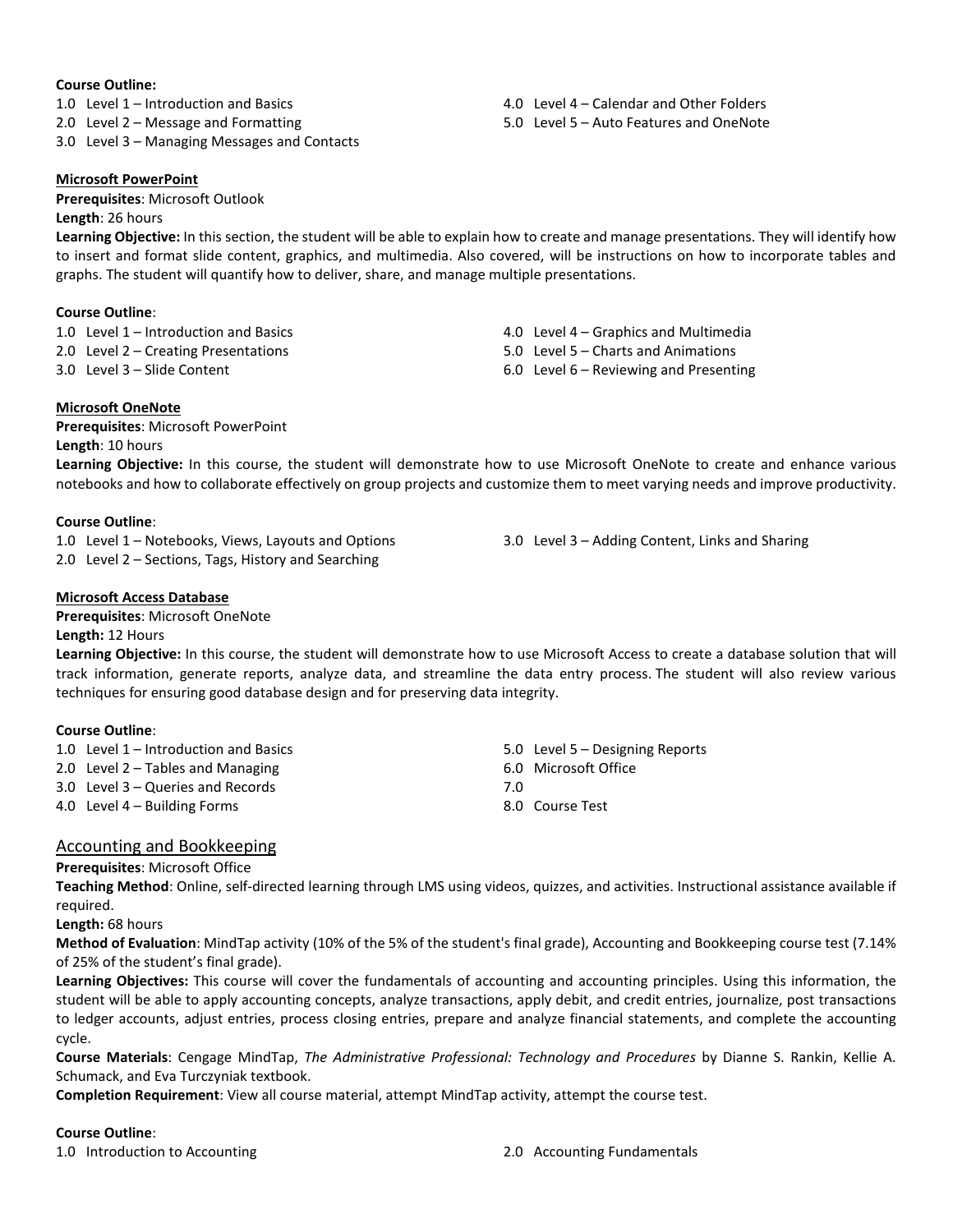- 3.0 Vocabulary
- 4.0 Debits and Credits
- 5.0 Chart of Accounts
- 6.0 Introduction to Bookkeeping
- 7.0 Accounting Equation
- 8.0 Income Statement
- 9.0 Balance Sheet

#### Intro to QuickBooks Online

**Prerequisites**: Accounting and Bookkeeping

**Teaching Method**: Online, self-directed learning through LMS using written content, videos, quizzes, and activities. Instructional assistance available when required via email, phone, or live chat.

#### **Length**: 10 hours

**Method of Evaluation**: MindTap activity (10% of the 5% of the student's final grade), Accounting and Bookkeeping course test (7.14% of 25% of the student's final grade).

**Learning Objectives:** Students will reference QuickBooks online software. Students will create an account, create a new company within the program, and navigate through the software. Students will also identify and interpret accounts receivable, accounts payable, and payroll.

**Course Materials**: Students will be required to create a free QuickBooks Online account. **Completion Requirement**: View all course material, attempt the course test.

#### **Course Outline**:

- 1.0 Introduction
- 2.0 Creating a QuickBooks Account
- 3.0 New Company Setup
- 4.0 Getting Around QuickBooks Online
- 5.0 Customer and Sales
- 6.0 Suppliers and Expenses
- 7.0 Company Activities
- 8.0 Intro to QuickBooks Online Course Test

### Understanding the Administrative Field

**Prerequisites**: QuickBooks Online – The Basics

**Teaching Method**: Online, self-directed learning through LMS using written content, videos, quizzes, and activities. Instructional assistance available when required via email, phone, or live chat.

#### **Length:** 15 hours

**Method of Evaluation**: MindTap activity (10% of the 5% of the student's final grade), Understanding the Administrative Field course test (7.14% of 25% of the student's final grade).

**Learning Objectives:** The student will identify the structure and positions of the administrative workforce. The student will pronounce, define, and spell key terminology specific to the administrative field. The student will explain the importance of creating and developing an efficient work routine. The student will also analyze the basic administrative team structure, legal and ethical standards, and the importance of ethical document management and confidentiality. The student will discuss how the Administrative Professional will maintain continued competence and awareness of technological advancement and will encourage the sharing of new methods, education, and knowledge, and describe the areas of risk management that are a concern to the administrative field.

**Course Materials**: Cengage MindTap, *The Administrative Professional: Technology and Procedures* by Dianne S. Rankin, Kellie A. Schumack, and Eva Turczyniak textbook.

**Completion Requirement**: View all course material, attempt the MindTap activity, attempt the course test.

#### **Course Outline**:

- 1.0 Learning Objectives & Outcomes
- 2.0 Introduction to Administration
- 3.0 Important Terminology
- 4.0 The Administrative Team Structure
- 5.0 Case Study
- 6.0 Legal and Ethical Standards
- 7.0 Risk Management
- 8.0 Electronic Medical Record
- 9.0 Understanding the Administrative Field Course Test

### Office Routines and Ergonomic Principles

**Prerequisites**: Understanding the Administrative Field

**Teaching Method**: Online, self-directed learning through LMS using written content, videos, quizzes, and activities. Instructional assistance available when required via email, phone, or live chat.

#### **Length:** 25 hours

**Method of Evaluation**: MindTap activity (10% of the 5% of the student's final grade), Office Routines and Ergonomic Principles course test (7.14% of 25% of the student's final grade).

10.0 Accounts Payable 11.0 Accounts Receivable 12.0 Inventory and Cost of Goods Sold 13.0 Bank Reconciliation 14.0 Financial Statements 15.0 Accounting and Bookkeeping Course Test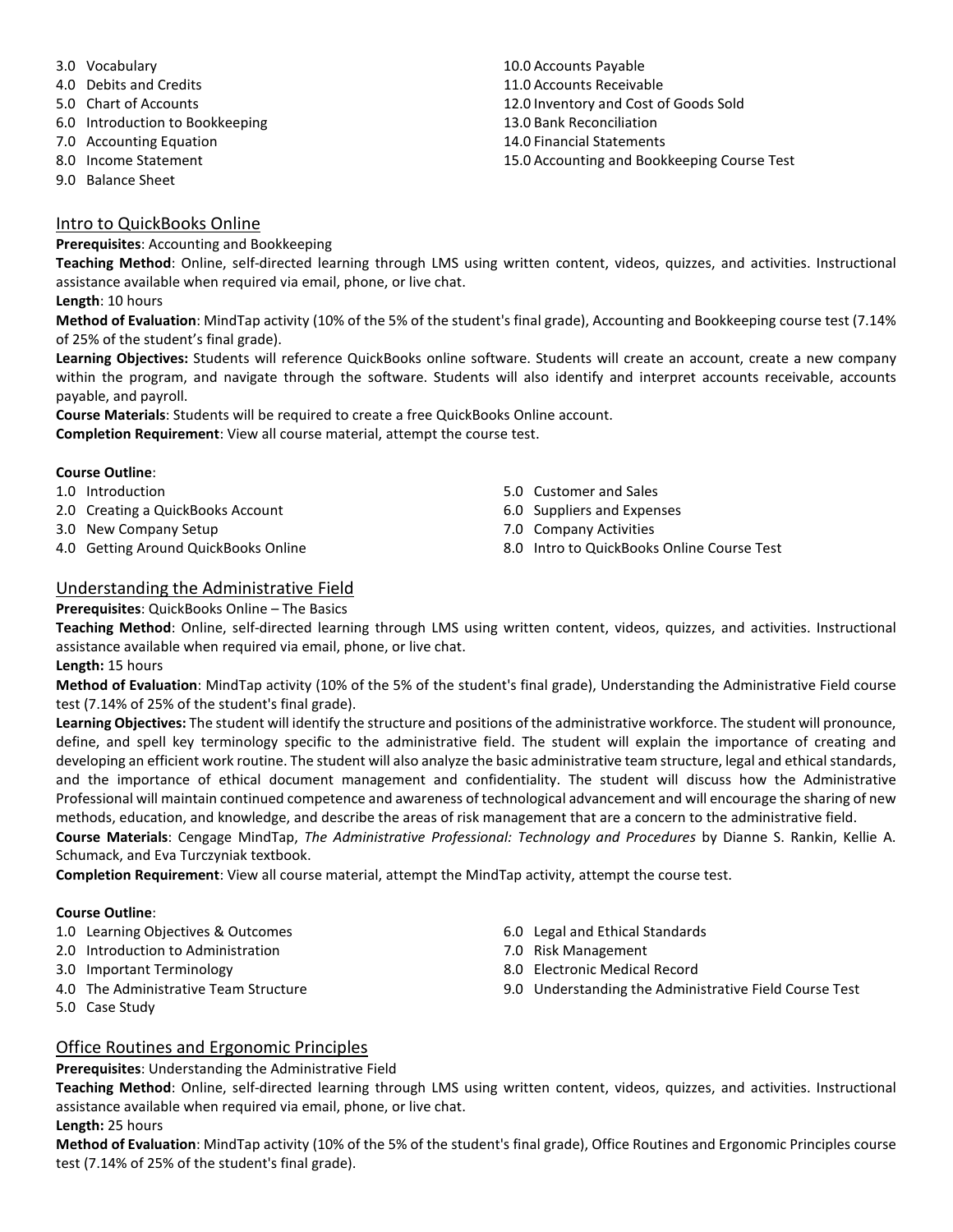**Learning Objectives:** Upon completing this course, the student will be able to define ergonomics, describe the benefits of an ergonomically designed workspace, recognize signs of physical discomfort due to improper set up of their workstation, and understand proper seating considerations. Students will also use an Office Ergonomic Checklist to aid in proper workspace set-up and organization. Further, the student will learn the importance of creating and developing an efficient work routine. Office conditions may vary as the company grows and technology expands, making potential office equipment change. The student will identify efficiencies in creating a proper workstation, ordering office supplies, and identify typical office equipment needed for everyday workings. Finally, this course will provide the student with an overview of the Canadian and American shipping and mailing services. The student will analyze incoming and outgoing mail procedures, postage concerns, and various courier services. A review of weights and measurements in both imperial and metric systems are also reviewed.

**Course Materials**: Cengage MindTap, *The Administrative Professional: Technology and Procedures* by Dianne S. Rankin, Kellie A. Schumack, and Eva Turczyniak textbook.

**Completion Requirement**: View all course material, attempt the MindTap activity, attempt the course test.

#### **Course Outline**:

1.0 Ergonomic Principles

2.0 Daily Routine and Office Equipment

- 3.0 Mailing and Shipping
- 4.0 Office Routines and Ergonomic Principles Course Test

#### Midterm Exam

**Prerequisites**: Office Routines and Ergonomic Principles

**Teaching Method**: Online, timed exam. Instructional assistance will be available, if required, before beginning the exam. **Exam Length**: 4 hours

**Method of Evaluation:** The student must reach a minimum passing grade of 55%.

**Learning Objectives:** This exam aims to provide an assessment of the students' learning outcomes at this stage of the program. Upon completing the exam, the student should possess a skill-level assessment of all courses completed to date.

**Course Materials**: Students are encouraged to review previously visited MindTap content,required textbook readings, course content, and course quizzes/tests.

**Completion Requirement**: Student's must attempt the Midterm Exam.

#### Business Writing and Legal Documents

**Prerequisites**: Midterm Exam

**Teaching Method**: Online, self-directed learning through LMS using written content, videos, quizzes, and activities. Instructional assistance available when required via email, phone, or live chat.

**Length:** 54 hours

**Method of Evaluation**: MindTap activity (10% of the 5% of the student's final grade), Business Writing and Legal Documents course test (7.14% of 25% of the student's final grade).

**Learning Objectives:** Students will be able to describe an efficient records management program. They will differentiate between centralized and decentralized filing, identify various filing systems, describe electronic filing, and recognize a records cycle. The student will list the activities required to properly control the creation, distribution, use, maintenance, and disposition of recorded information maintained as evidence of business activities and transactions. Upon completing this course, the student will be able to apply English grammar rules and punctuation. The student will construct grammatically correct sentences using the rules provided. Upon completing this course, the student will produce a professional business letter and understand how to create and use memos, emails and generate meeting minutes. The student will also review the several types of basic legal documents and learn the necessary content in a legal document.

**Course Materials**: Cengage MindTap, *The Administrative Professional: Technology and Procedures* by Dianne S. Rankin, Kellie A. Schumack, and Eva Turczyniak textbook.

**Completion Requirement**: View all course material, attempt the MindTap activity, attempt the course test.

#### **Course Outline**:

- 1.0 Keeping Accurate Records
- 2.0 Grammar and Style
- 3.0 Business Writing
- 4.0 Legal Documents
- 5.0 Business Writing and Legal Documents Course Test

#### Effective Communication, Meetings, and Time Management

**Prerequisites**: Business Writing and Legal Documents

**Teaching Method**: Online, self-directed learning through LMS using written content, videos, quizzes, and activities. Instructional assistance available when required via email, phone, or live chat.

**Length:** 25 hours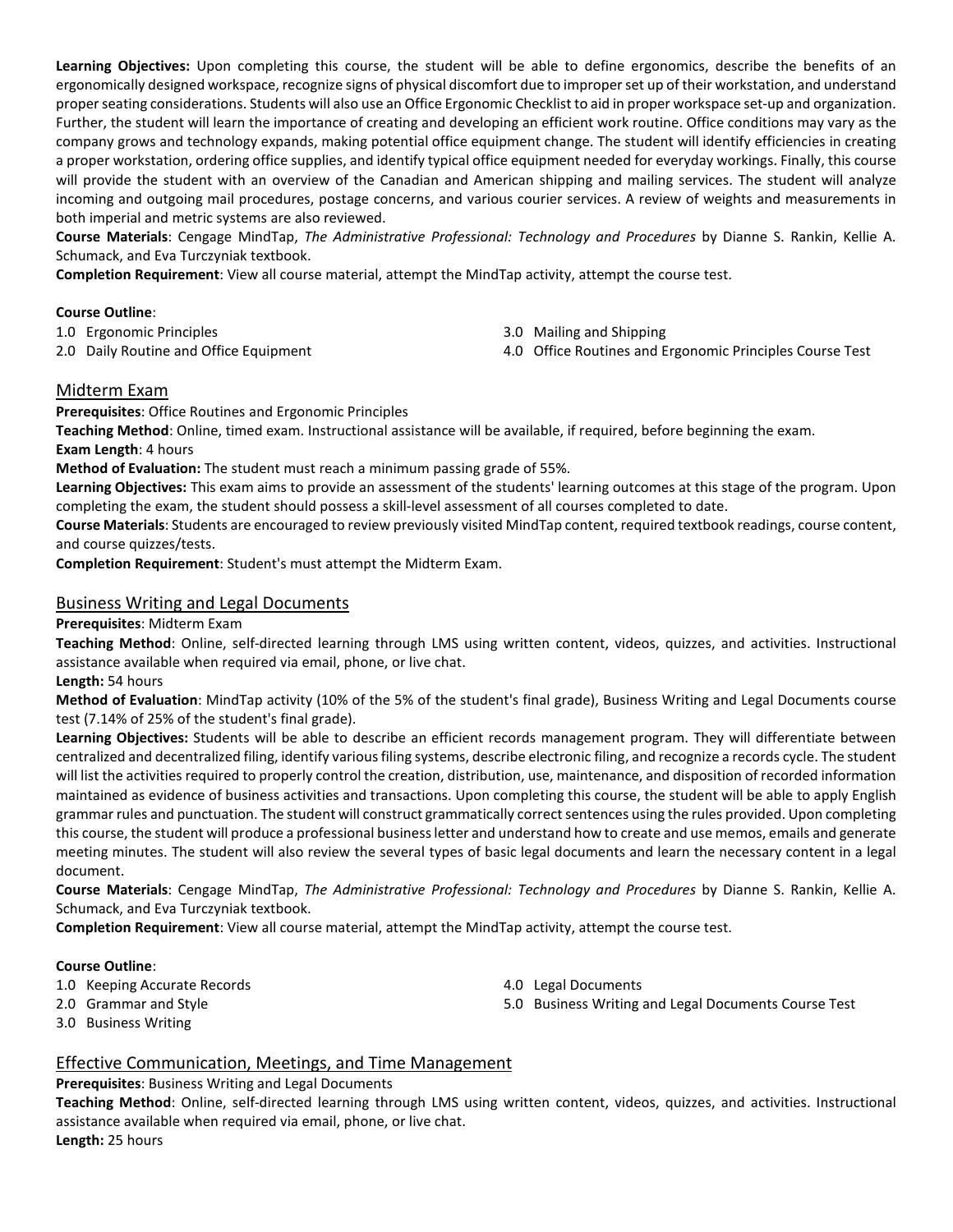**Method of Evaluation**: MindTap activity (10% of the 5% of the student's final grade), Effective Communication, Meetings, and Time Management course test (7.14% of 25% of the student's final grade).

**Learning Objectives:** Effective Communication is getting a message across clearly and ensuring that message is received and understood correctly. Getting and giving feedback is one of the most crucial parts of effective communication. Upon completing this course, the student will be able to practice the intricacies of listening, body language, and nonverbal communication. Identifying and distinguishing the variables that affect clear and effective communication will also be discussed, along with the key elements of negotiating. The student will be able to appraise and manage their employer's schedule and use a shared calendar both within and outside the organization. The student will be able to explain the importance of taking and recording meeting minutes, and to be able to identify the post-meeting responsibilities for creation, distribution, and storage of meeting minutes. Finally, the student will apply techniques that support their time management efficiency and create work/life balance strategies.

**Course Materials**: Cengage MindTap, *The Administrative Professional: Technology and Procedures* by Dianne S. Rankin, Kellie A. Schumack, and Eva Turczyniak textbook.

**Completion Requirement**: View all course material, attempt the MindTap activity, attempt the course test.

#### **Course Outline**:

1.0 Effective Communication

2.0 Meetings and Time Management

3.0 Effective Communication, Meetings, and Time Management Course Test

#### Marketing

**Prerequisites**: Effective Communication, Meetings, and Time Management

**Teaching Method**: Online, self-directed learning through LMS using written content, videos, quizzes, and activities. Instructional assistance available when required via email, phone, or live chat.

**Length:** 10 hours

**Method of Evaluation**: Marketing course test (7.14% of 25% of the student's final grade).

**Learning Objectives:** The student will be introduced to the world of marketing. Students will describe the history of marketing, tracking and analytics, creating and posting within social media platforms, buyer personas, and landing pages. The student will be able to identify business leads and search engine optimization. Upon completion of this course, students will be able to plan, research, and write presentations. Students will also define customer service strategies.

**Course Materials**: Cengage MindTap, *The Administrative Professional: Technology and Procedures* by Dianne S. Rankin, Kellie A. Schumack, and Eva Turczyniak textbook.

**Completion Requirement**: View all course material, attempt the course test.

#### **Course Outline**:

|              | 1.0 Course Objectives        | 8.0 Lead Generation                            |
|--------------|------------------------------|------------------------------------------------|
|              |                              |                                                |
|              | 2.0 The History of Marketing | 9.0 Building a Website Fundamentals            |
|              | 3.0 Buyer Personas           | 10.0 Landing Pages                             |
|              | 4.0 Tracking and Analytics   | 11.0 Search Engine Optimization (SEO) – Google |
|              | 5.0 Social Media             | 12.0 Google Ads                                |
|              | 6.0 Facebook                 | 13.0 Marketing Course Test                     |
| 7.0 LinkedIn |                              |                                                |

#### Human Resources

#### **Prerequisites**: Marketing

**Teaching Method**: Online, self-directed learning through LMS using written content, videos, quizzes, and activities. Instructional assistance available when required via email, phone, or live chat.

**Length:** 16 hours

**Method of Evaluation**: Human Resources course test (7.14% of 25% of the student's final grade).

**Learning Objectives:** This course will introduce the student to various responsibilities of an HR (Human Resources) Specialist who recruits, screens, interviews, and places workers. Content will also include a more detailed discussion of recruitment, retention, discipline, health and wellness, and management. Students will be able to compare the benefits of having a diverse workplace environment. Students will be able to assess an organization's hiring plan and lead them through the development, evaluation, and improvement of their employees, while implementing work-life balance initiatives.

**Course Materials**: Cengage MindTap, *The Administrative Professional: Technology and Procedures* by Dianne S. Rankin, Kellie A. Schumack, and Eva Turczyniak textbook.

**Completion Requirement**: View all course material, attempt the course test.

#### **Course Outline**:

1.0 Course Objectives 2.0 Introduction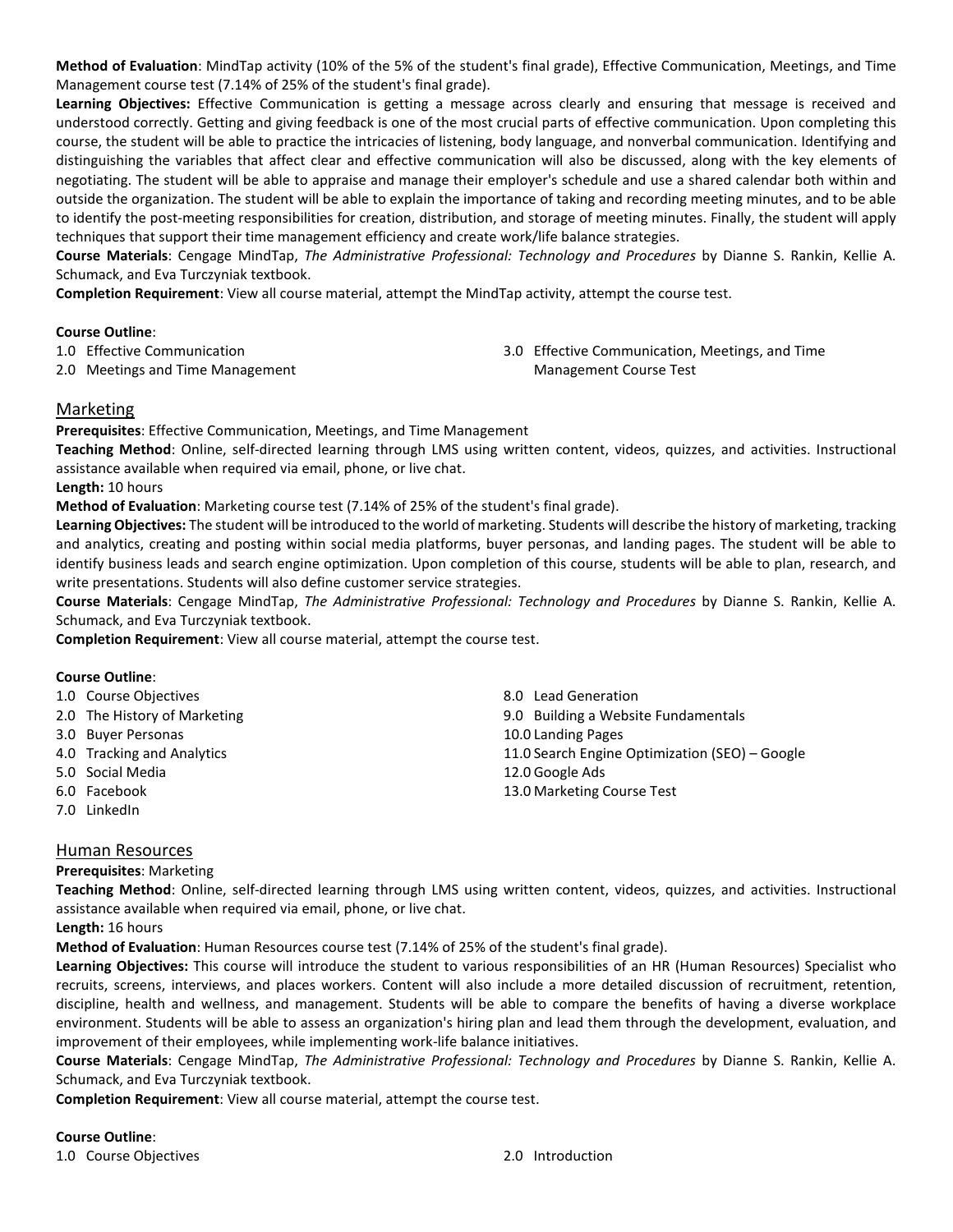#### 3.0 Human Resources Overview

- 4.0 Recruitment
- 5.0 Diversity in the Workplace
- 6.0 Retention
- 7.0 Discipline

### 8.0 Health and Wellness 9.0 Management 10.0 Leadership Theories 11.0 Navigating Human Resources Scenarios 12.0 Human Resources Course Test

#### Project Management

#### **Prerequisites**: Human Resources

**Teaching Method**: Online, self-directed learning through LMS using written content, videos, quizzes, and activities. Instructional assistance available when required via email, phone, or live chat.

#### **Length:** 10 hours

**Method of Evaluation**: MindTap activity (10% of the 5% of the student's final grade), Project Management course test (7.14% of 25% of the student's final grade).

**Learning Objectives:** The intent of this course is designed to be an introduction to Project Management. Skills gained in this course will allow students to diagnose, critique, and communicate management solutions. This course will provide the student with the knowledge and skills for project management, project safety, proper communication when planning, solution mapping, risk assessment and management, contracts and document controls, policies, financials and quality assurance, and ethics in project management.

**Course Materials**: Cengage MindTap, *The Administrative Professional: Technology and Procedures* by Dianne S. Rankin, Kellie A. Schumack, and Eva Turczyniak textbook.

**Completion Requirement**: View all course material, attempt MindTap activity, attempt the course test.

#### **Course Outline**:

| 1.0 Course Objectives | 15.0 Change and Change-Management                  |
|-----------------------|----------------------------------------------------|
| 2.0 Introduction      | 16.0 Policies and Project Closeout                 |
| 3.0 Planning          | 17.0 Regulatory Bodies and Organizations           |
| 4.0 Safety            | 18.0 Financials                                    |
| 5.0 Stakeholders      | 19.0 Quality Assurance and Quality Control (QA/QC) |
| 6.0 Communication     | 20.0 Ethics                                        |
| 7.0 Time Management   | 21.0 Managing Projects Remotely                    |
| 8.0 The Challenge     | 22.0 Hiring Your Virtual Team                      |
| 9.0 Solution Mapping  | 23.0 Optimum Communication Techniques              |
| 10.0 Risk Assessment  | 24.0 Lead, Lead, Lead                              |
| 11.0 Risk Management  | 25.0 The Monday Morning Surprise                   |
| 12.0 Liability        | 26.0 Appendix 1: Document Samples                  |
| 13.0 Processes        | 27.0 Project Management Course Test                |

14.0 Contracts and Document Controls

#### Event Planning and Travel Management

#### **Prerequisites**: Project Management

**Teaching Method**: Online, self-directed learning through LMS using written content, videos, quizzes, and activities. Instructional assistance available when required via email, phone, or live chat.

**Length:** 20 hours

**Method of Evaluation**: MindTap activity (10% of the 5% of the student's final grade), Event Planning and Travel Management course test (7.14% of 25% of the student's final grade).

**Learning Objectives:** In this course, the students will learn the duties involved in planning an event and managing travel for individuals, groups, and organizations. The student will list and define types of events and identify the reasons organizations plan events, while distinguishing all components and responsibilities when planning an event. Further, students will be able to organize the elements of a travel agenda, both locally, nationally, and internationally, including the preparation and scheduling of flights, hotels, transportation, and budgets. They will also be able to compare multiple sources for booking travel arrangements and develop a basic understanding of travel apps.

**Course Materials**: Cengage MindTap, *The Administrative Professional: Technology and Procedures* by Dianne S. Rankin, Kellie A. Schumack, and Eva Turczyniak textbook.

**Completion Requirement**: View all course material, attempt MindTap activity, attempt the course test.

#### **Course Outline**:

1.0 Event Planning

2.0 Travel Management

3.0 Event Planning and Travel Management Course Test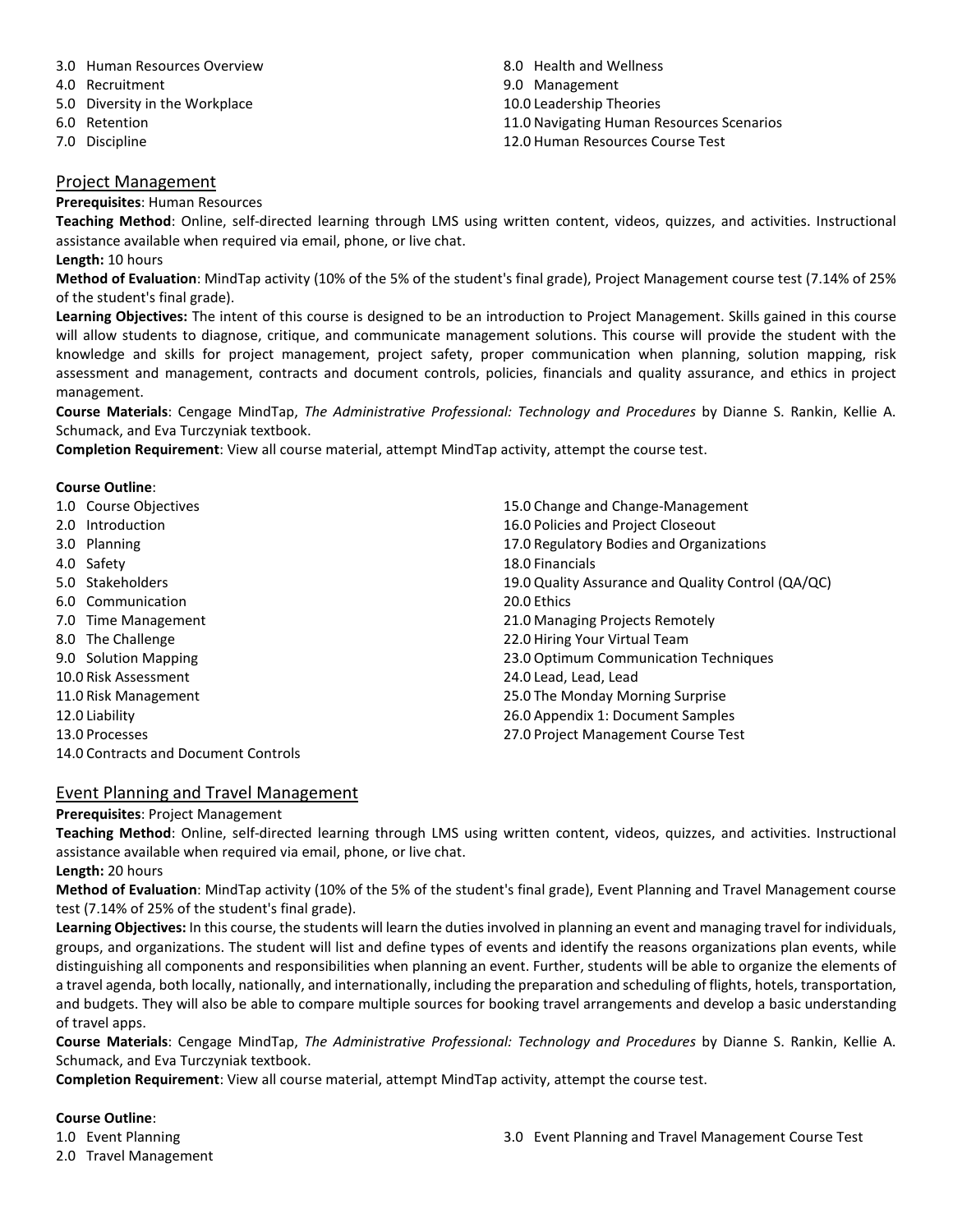#### Research

**Prerequisites**: Event Planning and Travel Management

**Teaching Method**: Online, self-directed learning through LMS using written content, videos, quizzes, and activities. Instructional assistance available when required via email, phone, or live chat.

**Length:** 10 hours

**Method of Evaluation**: MindTap activity (10% of the 5% of the student's final grade), Research course test (7.14% of 25% of the student's final grade).

**Learning Objectives:** In this course, the student will be introduced to the valuable skills of conducting professional workplace research. The student will be able to execute well-informed, accurate workplace research by identifying a clear research question and purpose, gathering data from credible sources, answering the research question by offering options for a solution, and presenting the information in an effective, professional format. Further, the student should be confident in identifying the different research methods while being able to recognize and practice all types of workplace research. Students will develop and highlight their workplace research skills throughout their career.

**Course Materials**: Cengage MindTap, *The Administrative Professional: Technology and Procedures* by Dianne S. Rankin, Kellie A. Schumack, and Eva Turczyniak textbook.

**Completion Requirement**: View all course material, attempt MindTap activity, attempt the course test.

#### **Course Outline**

1.0 Course Objectives

- 2.0 Introduction
- 3.0 Fundamentals of Workplace Research: Skills That Matter
- 4.0 Seeking Answers: Developing Your Research Skills
- 5.0 Research Planning 6.0 Presenting Professional Research
- 7.0 Research Course Test

#### Career and Business Development

#### **Prerequisites**: Research

**Teaching Method**: Online, self-directed learning through LMS using written content, videos, quizzes, and activities. Instructional assistance available when required via email, phone, or live chat.

#### **Length:** 25 hours

**Method of Evaluation**: MindTap activity (10% of the 5% of the student's final grade), completion of the student's Simulated Employment Interview, including submission of the student's Resume and Cover Letter (5% of the student's final grade).

**Learning Objectives:** This course will provide students with the skills and confidence to enter the Virtual Assistant industry and excel in a new career. Looking at both personal and career development, students will identify their goals and design their career outlooks**.** Upon completing this course, students will understand what it means to find their niche and will distinguish what niche best suits their skill sets and interests. They will be equipped with the skills to establish their niche and understand how to compare their niche to competitors. The student will have created a professional resume and cover letter. They will also consider and develop strategies for a targeted job search. Students will study effective interview techniques, which will include answering practice interview questions. Students will understand the importance of networking to advance their career goals. Students will be introduced to the various aspects of business planning for building their Virtual Assistant career to develop their knowledge and skills in business planning and contracts. Additionally, they will be equipped with the skills to implement it. As students work through this course, they will gain a solid foundation of skills to create a deep knowledge in any administrative environment. Ultimately, this course will guide students in creating an effective and successful business plan that aligns with their vision, values, and goals while teaching students how to use their plan to establish their business.

**Course Materials**: Cengage MindTap, *The Administrative Professional: Technology and Procedures* by Dianne S. Rankin, Kellie A. Schumack, and Eva Turczyniak textbook.

**Completion Requirement**: View all course material, attempt MindTap activity, submit Resume and Cover Letter for grading, complete Simulated Employment interview, attempt the course test.

#### **Course Outline**:

- 1.0 Finding Your Niche
- 2.0 Building Your VA Business
- 3.0 Invoicing
- 4.0 Career Development
- 5.0 Applications and Cover Letters
- 6.0 Job Searching
- 7.0 Interviews

#### Final Exam

**Prerequisites**: Career and Business Development

**Teaching Method**: Online, timed exam. Instructional assistance will be available, if required, before beginning the exam. **Length:** 6 hours